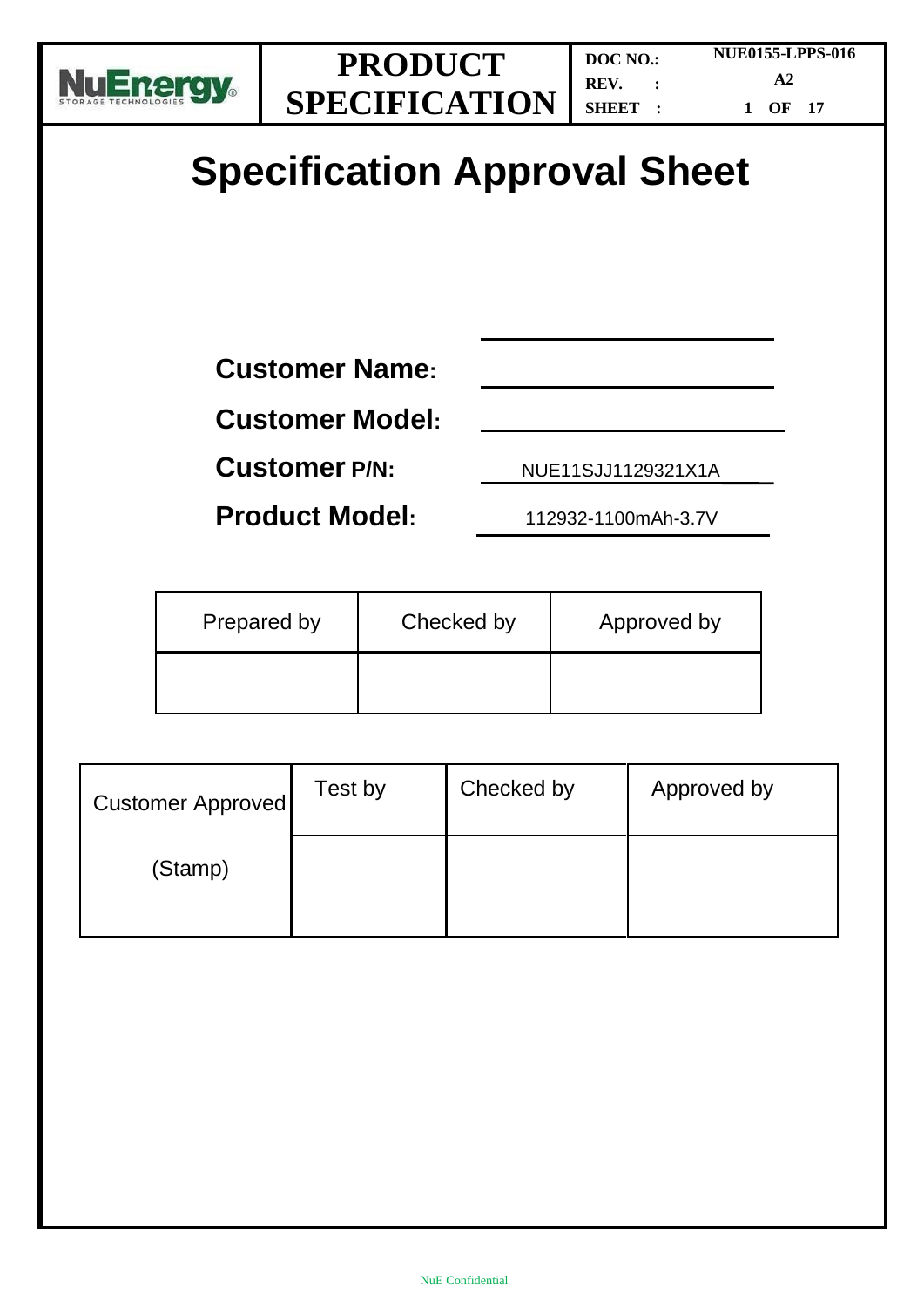

| DOC NO.: | <b>NUE0155-LPPS-016</b> |  |
|----------|-------------------------|--|
| REV. :   | $\mathbf{A}2$           |  |
| SHEET :  | 2 OF 17                 |  |

**Revision History**

| <b>Revision</b> | <b>Description</b>                                             | <b>Date</b> | <b>Approval</b> |
|-----------------|----------------------------------------------------------------|-------------|-----------------|
|                 |                                                                |             |                 |
| A <sub>0</sub>  | New released                                                   | 2016-08-05  | WF              |
| A1              | Modify IC model, change 2636T to 2640-15, change G3J<br>to G3M | 2017-02-13  | WF              |
| A2              | Terminal gold plated, 1U                                       | 2017-09-05  | WF              |
|                 |                                                                |             |                 |
|                 |                                                                |             |                 |
|                 |                                                                |             |                 |
|                 |                                                                |             |                 |
|                 |                                                                |             |                 |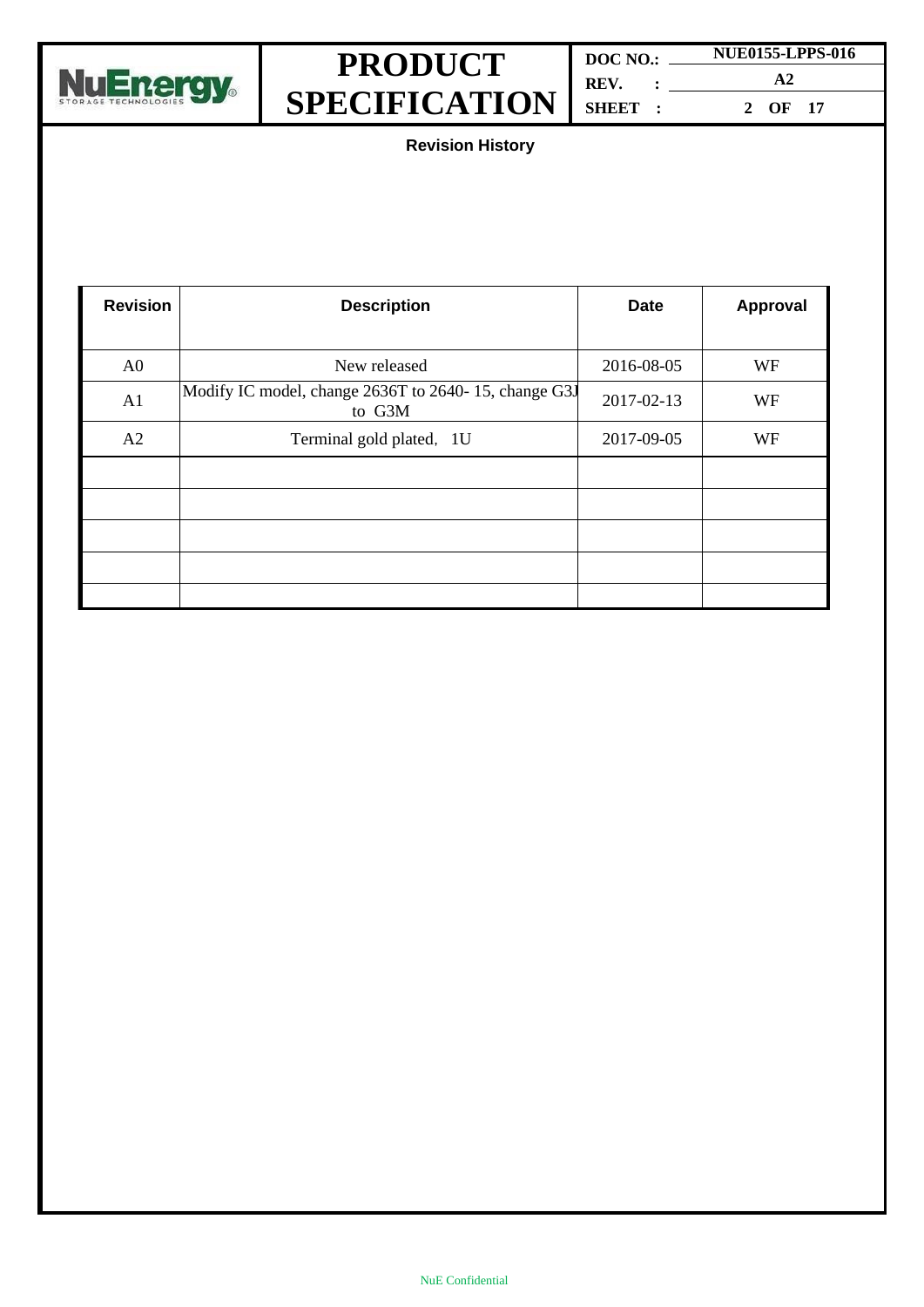

| DOC NO. |  |               |         | <b>NUE0155-LPPS-016</b> |
|---------|--|---------------|---------|-------------------------|
| REV.    |  | $\mathbf{A}2$ |         |                         |
| SHEET : |  |               | 3 OF 17 |                         |

### **Contents**

- 1. Scope
- 2. Product basic information
- 3. Battery OutlineDrawing
- 4. Electrical characteristics
- 5. Conditionadaptingcharacteristics
- 6. Cell safetyperformance
- 7. Battery safety performance
- 8. Others
- 9. Testing requirements
- 10. ElectricalCharacteristics
- 11. Cell
- 12. Electric Protect Features
- 13 Schematic circuit diagram
- 14. PCB Parts ListBOM
- 15. PCB Layout PCB
- 16. Package
- 17. Warranty, Battery Precautions and Safety Instructions

Customer Inquiry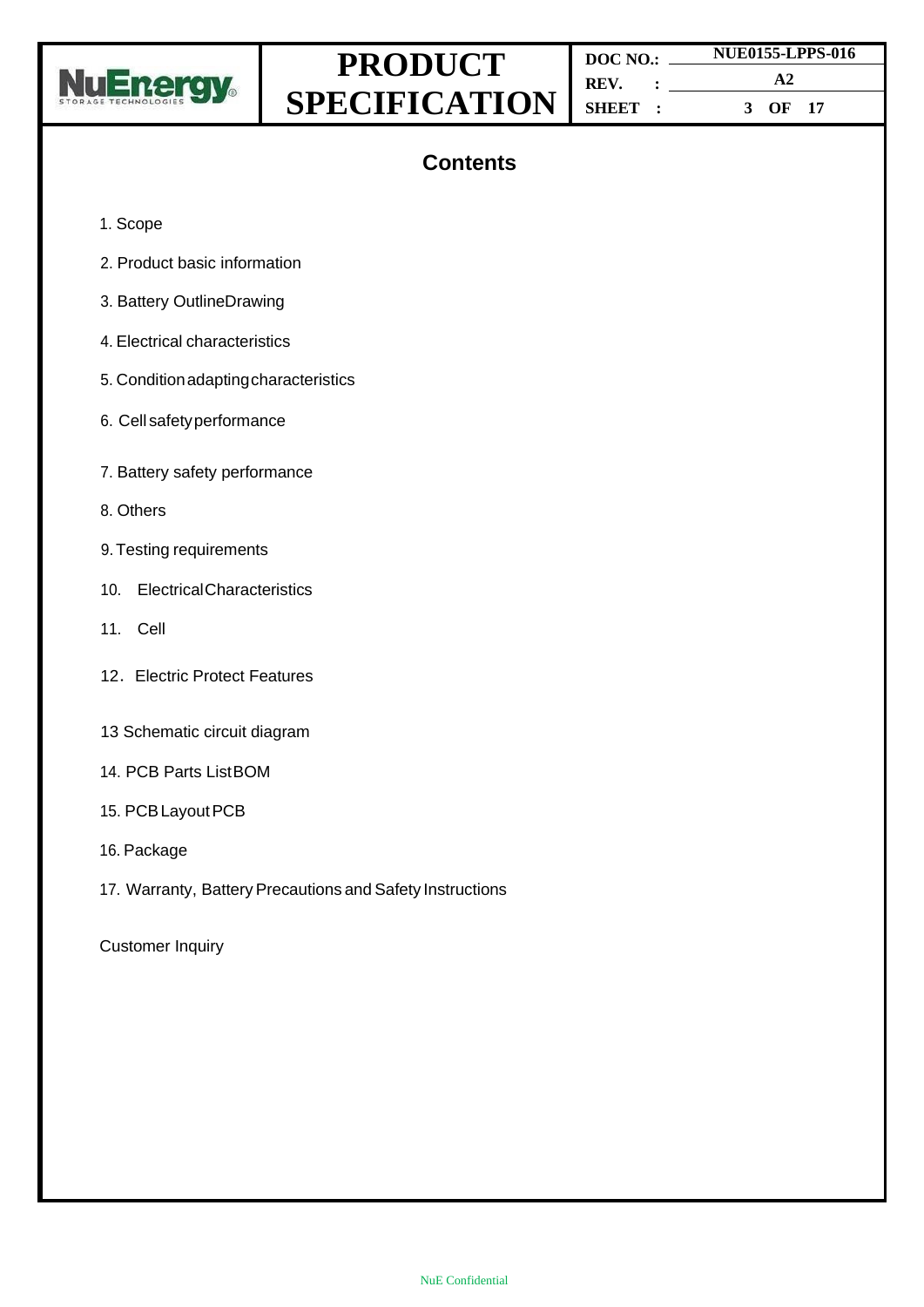

| DOC NO.: | <b>NUE0155-LPPS-016</b> |  |
|----------|-------------------------|--|
| REV. :   | $\mathbf{A}2$           |  |
| SHEET :  | OF 17<br>$\mathbf 4$    |  |

#### **1. Scope**

The specification shall be applied to Lithium-ion Polymer (LIP) rechargeable battery pack which is manufactured by **NuEnergy Storage Technologies.**

#### **Reference standard**:

#### GB/T 18287-2013、IEC/EN61960、UL1642

#### **2. Product basic information**

| <b>Items</b>                            | <b>Parameter</b>                                                                                                                                     |                       |  |  |
|-----------------------------------------|------------------------------------------------------------------------------------------------------------------------------------------------------|-----------------------|--|--|
| <b>Battery model</b>                    | 112932                                                                                                                                               |                       |  |  |
| Design scheme                           | S-8261ABMMD-G3MT2x +8205A+10 K NTC                                                                                                                   |                       |  |  |
| Nominal voltage                         | 3.7V                                                                                                                                                 |                       |  |  |
| Minimum capacity                        | 1100mAh (0.2C discharge)                                                                                                                             |                       |  |  |
| Typical capacity                        | 1180mAh (0.2C discharge)                                                                                                                             |                       |  |  |
| Charging voltage                        | 4.2V                                                                                                                                                 |                       |  |  |
| Discharging cut-off voltage             | 3.0V                                                                                                                                                 |                       |  |  |
| Standard charging                       | 0.2C /4.2V                                                                                                                                           |                       |  |  |
| Max charging                            | 1.0C /4.2V                                                                                                                                           |                       |  |  |
| Standard discharging                    | 0.2C/3.0V                                                                                                                                            |                       |  |  |
| Max discharging                         | 1.0C/3.0V                                                                                                                                            |                       |  |  |
| Weight                                  | Appr: 20.2g                                                                                                                                          |                       |  |  |
| Shipment voltage                        | $≥3.90V$                                                                                                                                             |                       |  |  |
| Battery pack impedance                  | ≤150mΩ                                                                                                                                               |                       |  |  |
| Operating temperature                   | Charging:<br>$0^{\circ}$ C ~ 45 $^{\circ}$ C                                                                                                         |                       |  |  |
|                                         | Discharging: -20°C ~60°C                                                                                                                             |                       |  |  |
|                                         | $-10 - 25$                                                                                                                                           | (12 months, ≥85%)     |  |  |
| Storage (At 50% SOC and specified temp, | $-10 - 45$                                                                                                                                           | (6 months,<br>≥85%    |  |  |
| recoverable capacity in % vs time.)     | $-10 - 55$                                                                                                                                           | $≥90%$ )<br>(1 month, |  |  |
|                                         | 20±5<br>is the recommended storage temperature                                                                                                       |                       |  |  |
| Visual Inspection                       | There should not be any remarkable scratches, cracks, bolts,<br>cauterization, deformations, swelling, leakage and so on the<br>surface of the cell. |                       |  |  |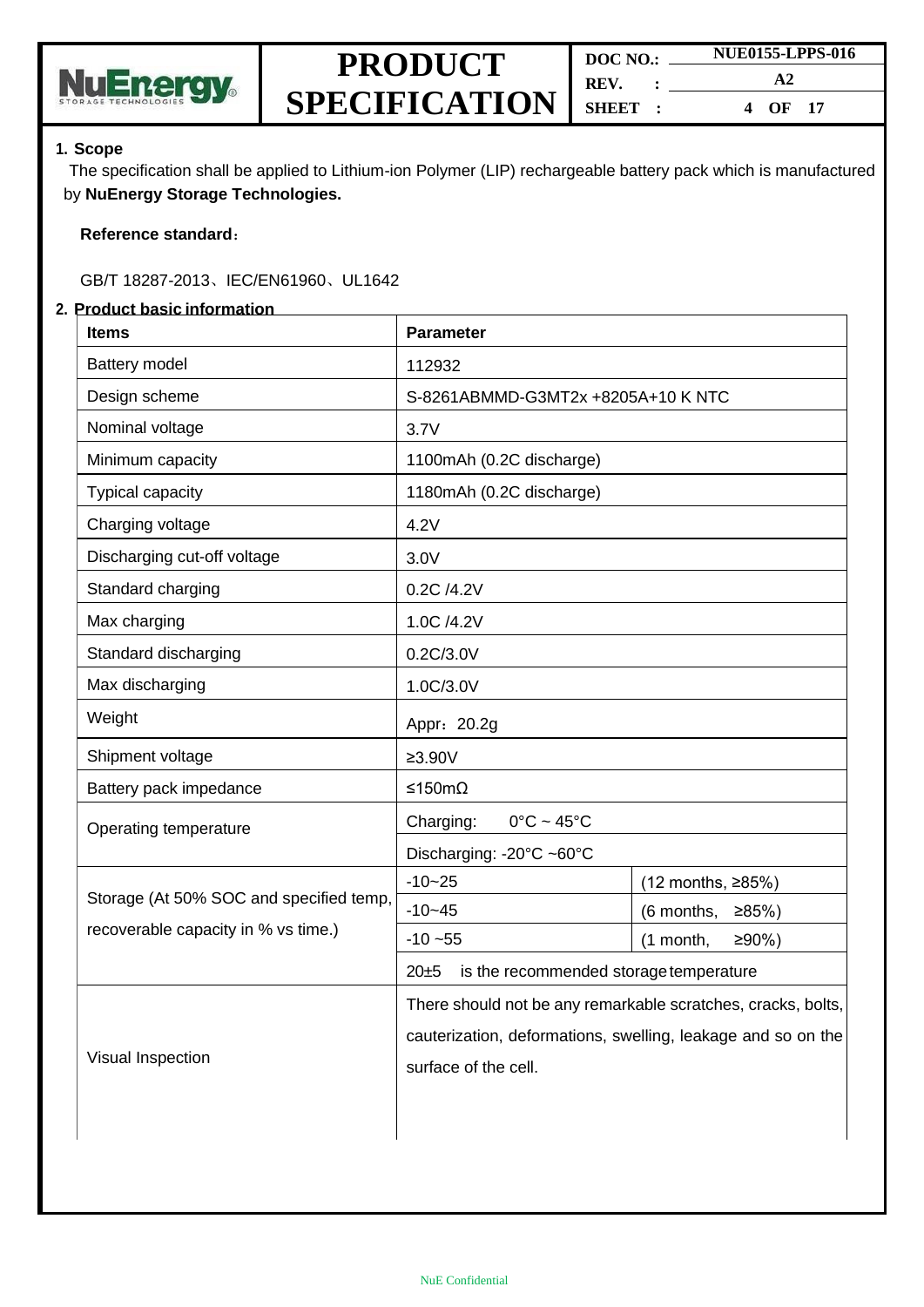

| <b>BOM</b> (Bill of materials) |                         |                                  |     |             |  |  |
|--------------------------------|-------------------------|----------------------------------|-----|-------------|--|--|
| No.                            | <b>Material Name</b>    | Specification                    | Qty | Remark      |  |  |
|                                | cell                    | 112932/1100mAh/3.7V              |     | <b>RoHS</b> |  |  |
| $\mathfrak{p}$                 | <b>Protection board</b> | PCB2640-15                       |     | <b>RoHS</b> |  |  |
| 3                              |                         | Red Wire UL1571#28 P+            |     | <b>RoHS</b> |  |  |
|                                | Wire                    | Yellow Wire UL1571#28            |     | <b>RoHS</b> |  |  |
|                                |                         | Black Wire UL1571#28<br>Р-       |     | <b>RoHS</b> |  |  |
| 4                              | Connector               | Molex 51021-3P, terminal gold 1U |     | <b>RoHS</b> |  |  |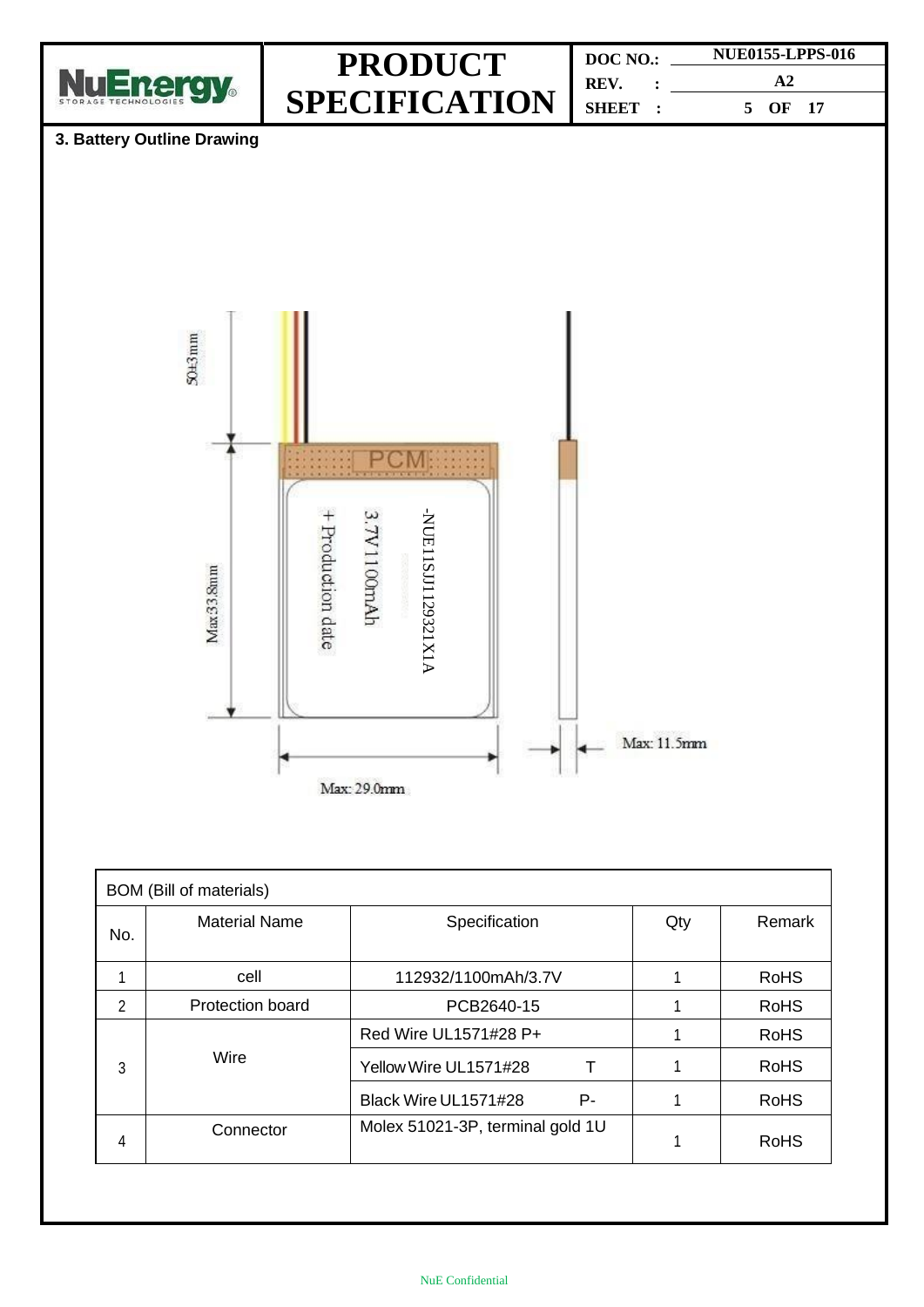

**DOC NO.: REV. : SHEET : NUE0155-LPPS-016 A2 6 OF 17**

#### **4**.**Electrical characteristics**

| No.          | <b>Items</b>              | <b>Test Method</b>                                                                                                                                                     | <b>Criteria</b> |
|--------------|---------------------------|------------------------------------------------------------------------------------------------------------------------------------------------------------------------|-----------------|
| 1            | <b>Standard Charge</b>    | Charging the cell initially with constant current at 0.2C<br>and then with constant voltage at 4.2V till charge current<br>declines to 0.02C.                          | $≤5.5$          |
| $\mathbf{2}$ | <b>Minimal Capacity</b>   | The capacity means the discharge capacity of the cell,<br>which is measured with discharge current of 0.2C with<br>3.0V cut-off voltage after the standard charge.     | $\geq$ 1100mAh  |
| 3            | Charge/Discharge<br>Cycle | 500 caplesiny on 20 20 atiserand distributed as the diate of after                                                                                                     | Capacity≥80%    |
| 4            | Retention<br>Capability   | After full charging, storing the battery 28 days with 20 $\pm$<br>5°C condition, and then staying 1 hours with discharge<br>current of 0.2C till 3.0V cut-off voltage. | Capacity≥85%    |

#### ※ **Typical capacity**

The capacity means the average discharge capacity of the cell, which is measured with discharge current of 0.2C with 3.0V cut-off voltage after the standard charge at 23±2℃ environment temperature, Unit: mAh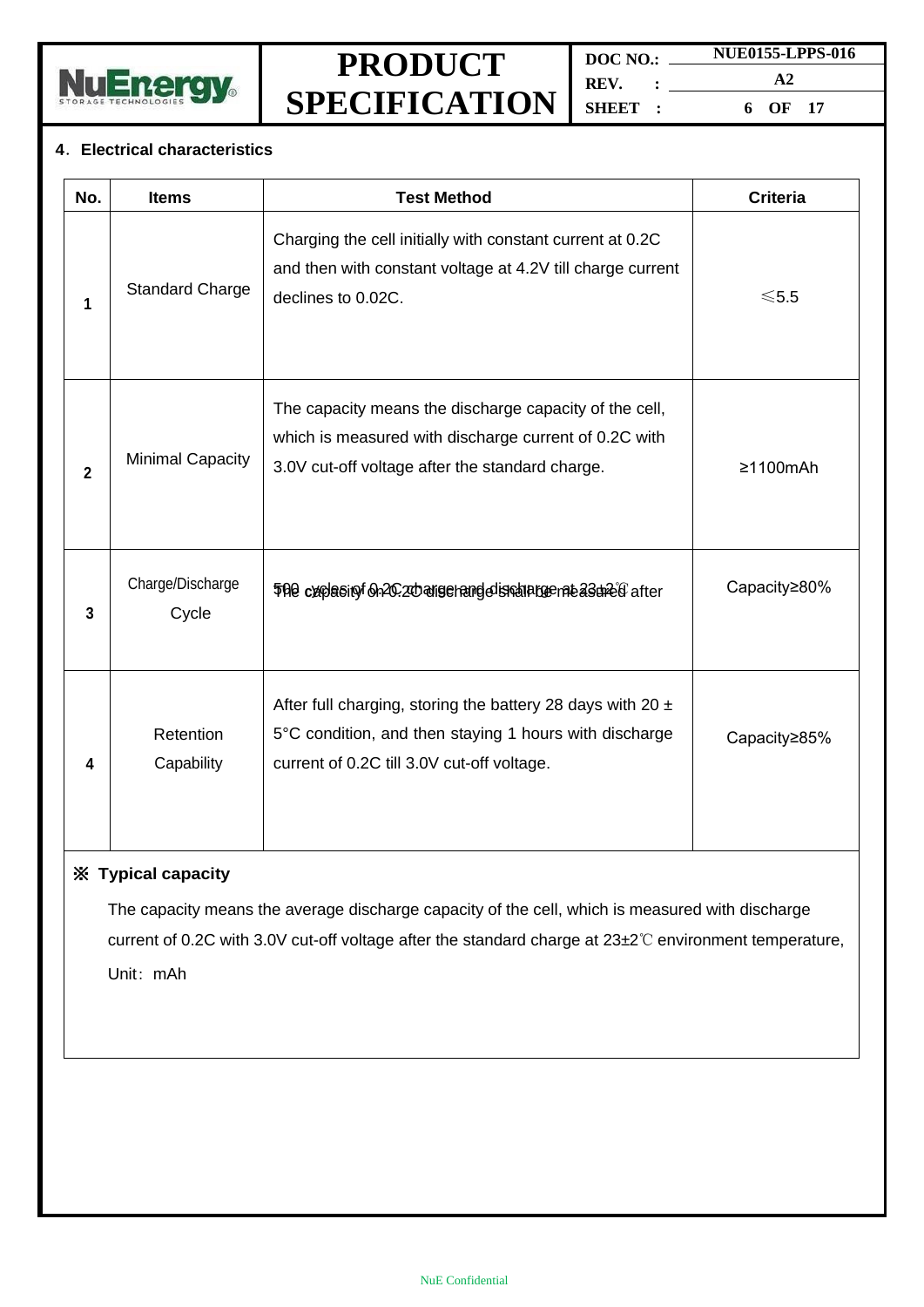

**DOC NO.: REV. : SHEET : NUE0155-LPPS-016**

**A2 7 OF 17**

#### **5**.**Condition adapting characteristics**

| No.                     | <b>Items</b>                                | <b>Test Method</b>                                                                                                                                                 | <b>Criteria</b>                                                                    |
|-------------------------|---------------------------------------------|--------------------------------------------------------------------------------------------------------------------------------------------------------------------|------------------------------------------------------------------------------------|
|                         | Constant                                    | After standard charging, put cell into the box that the<br>temperature is $40\pm2^{\circ}$ and the humidity ranges                                                 | No distortion, no rust, no<br>leakage, no venting, no<br>rupture, no fire, no      |
| 1                       | temperature<br>and Humidity                 | between 90 $\sim$ 95% for 48 hours, then put it at 23 $\pm$ 2° C for<br>2 hours, then discharge with current of 0.2C to the cut-<br>off voltage.                   | explosion, the discharge<br>time is not less than 3hrs.                            |
| $\overline{\mathbf{2}}$ | <b>High Temperature</b><br>Performance Test | After full charging, put the cell into box with high<br>temperature of $55 \pm 2$ for 2h, then discharge with current<br>of 1.0C to the cut-off voltage.           | No distortion, no rupture, no<br>fire, no smoke or leakage<br>Discharge time≥51min |
| 3                       | Low Temperature<br>Performance Test         | After full charging, put the cell into box with low temperature<br>of $-10\pm2^{\circ}$ for 16~24h, then discharge with<br>current of 0.2C to the cut-off voltage. | No distortion, no rupture<br>no fire, smoke or leakage<br>Discharge time≥3h        |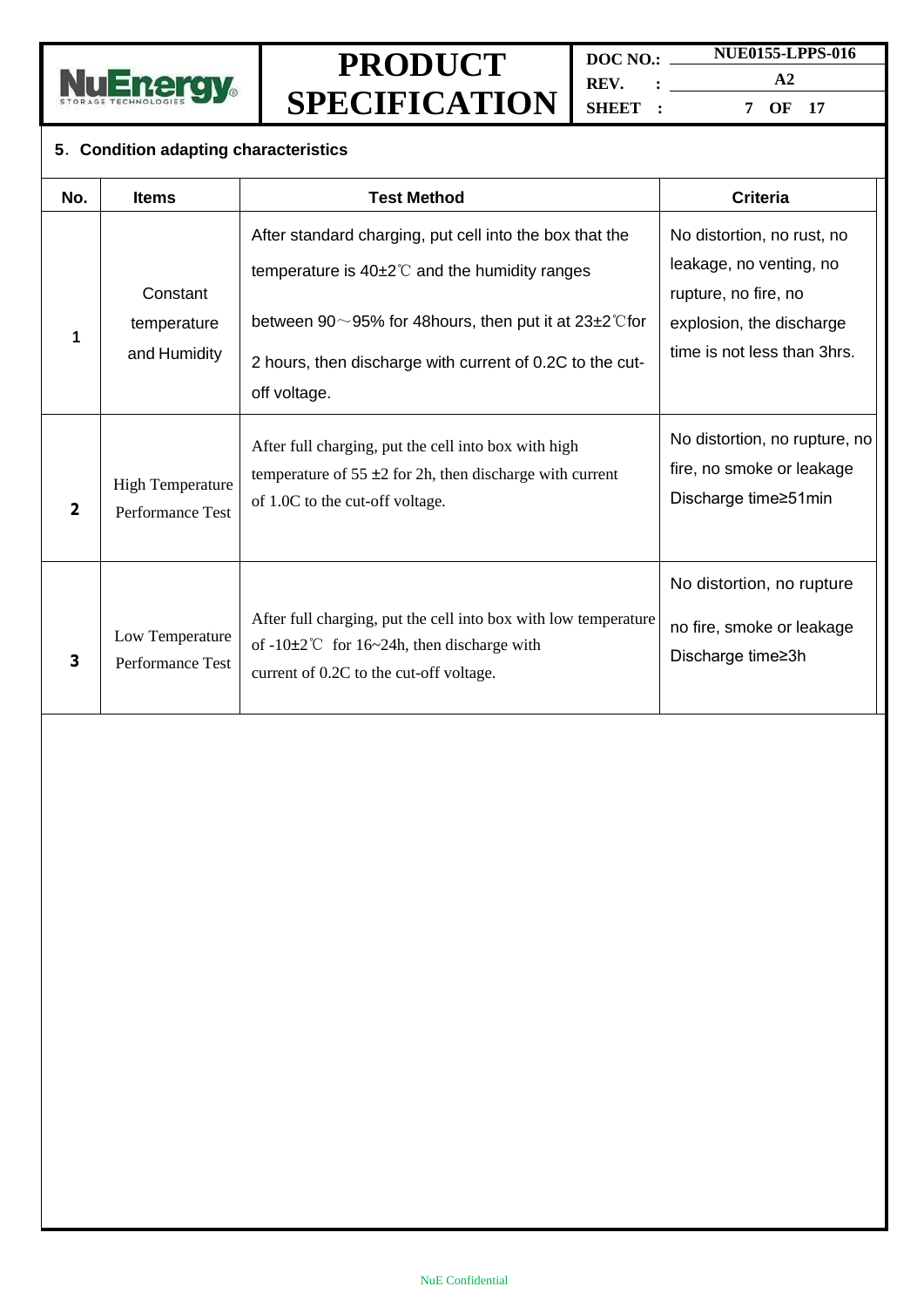

**DOC NO.: REV. : SHEET : NUE0155-LPPS-016 A2**

**8 OF 17**

### **6**.**Cell safety performance**

| No.            | <b>Items</b>                             | <b>Test Method</b>                                                                                                                                                                                                                       | <b>Criteria</b>           |
|----------------|------------------------------------------|------------------------------------------------------------------------------------------------------------------------------------------------------------------------------------------------------------------------------------------|---------------------------|
| 1              | Cell<br>Overcharge                       | After discharge to limit voltage, charged at constant current<br>of 3C and constant voltage of 4.6V, While voltage reaches to<br>the max, if charging continued over 7 hours or temperature is<br>20% less than the top, close the test. | No explosion and no fire. |
| $\overline{2}$ | External<br>Short-circuit<br><b>Test</b> | Cell terminals are short-circuited to discharged state less<br>than 0.1V or longer time with a resistance of $50 \text{m}\Omega$ or less.<br>Tests are to be conducted at room temperature.                                              | No explosion and no fire. |
| 3              | Over-<br>Discharge<br><b>Test</b>        | Cell is discharged at a current of 1C rate for 2.5 hours. (If<br>current stops by safety or passive circuit on the battery, test<br>is finished.).                                                                                       | No explosion and no fire. |
| 4              | <b>Crush Test</b>                        | Crush between two flat plates. Applied force is about 13kN.                                                                                                                                                                              | No explosion and no fire. |
| 5              | <b>Impact Test</b>                       | Impact between bar (15.8mm diameter) and 9.1Kg falling<br>material (at a height of 6.1cm). Bar is laid across the center<br>of the test sample.                                                                                          | No explosion and no fire. |
|                |                                          |                                                                                                                                                                                                                                          |                           |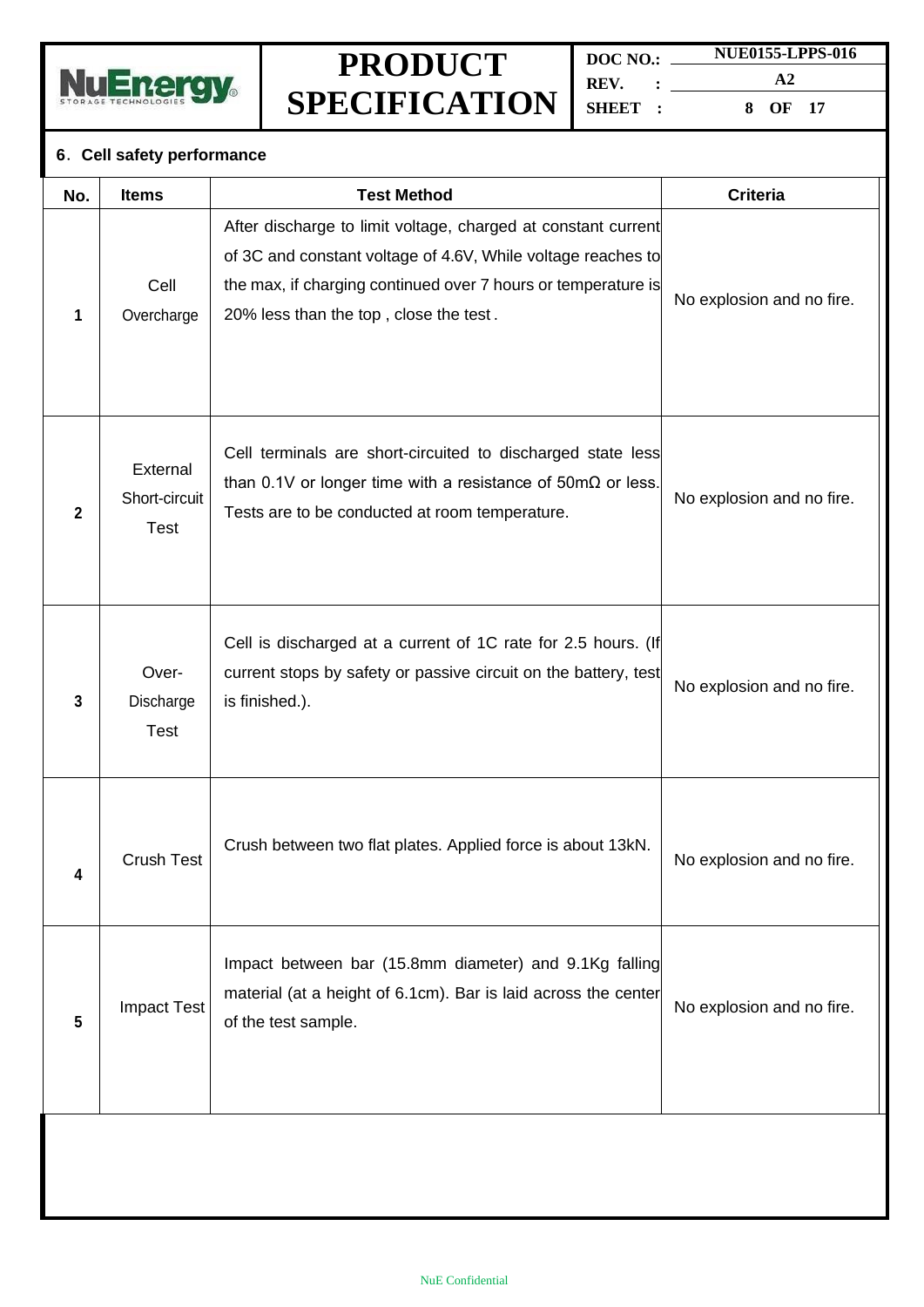|                |                      | <b>PRODUCT</b><br><b>SPECIFICATION</b>                                                                                                                                                                                                                                                                     | DOC NO.:<br>REV.<br><b>SHEET</b> | <b>NUE0155-LPPS-016</b><br>A2<br>OF<br>9<br>17  |
|----------------|----------------------|------------------------------------------------------------------------------------------------------------------------------------------------------------------------------------------------------------------------------------------------------------------------------------------------------------|----------------------------------|-------------------------------------------------|
| 6              | Drop                 | After standard charging, the cell is to be dropped from a<br>height of 1.2 meter onto a thickness of 20 mm board, dropped<br>once in the positive and negative directions of three mutually<br>perpendicular X, Y, Z axes.                                                                                 |                                  | No leakage, no smoke,<br>no fire, no explosion. |
| $\overline{7}$ | <b>Vibration Tes</b> | Fixed the fully charged cell to vibration table and subjected to<br>vibration cycling that the frequency is to be varied at the rate<br>of 1Hz per minute between 10Hz and 55Hz, the excursion of<br>the vibration is 0.8mm. The cell shall be vibrated for 90 $\sim$ 100<br>minutes per axis of XYZ axes. |                                  | No explosion, no fire. no<br>leakage.           |
| 8              | Heating              | After standard charging, put cell in the baking oven and<br>5±2°C, per minute to a temperature of 130±2°C, remain for<br>start, the temperature of the oven is to be raised at a rate of<br>30 minutes at that temperature.                                                                                |                                  | No explosion and no fire.                       |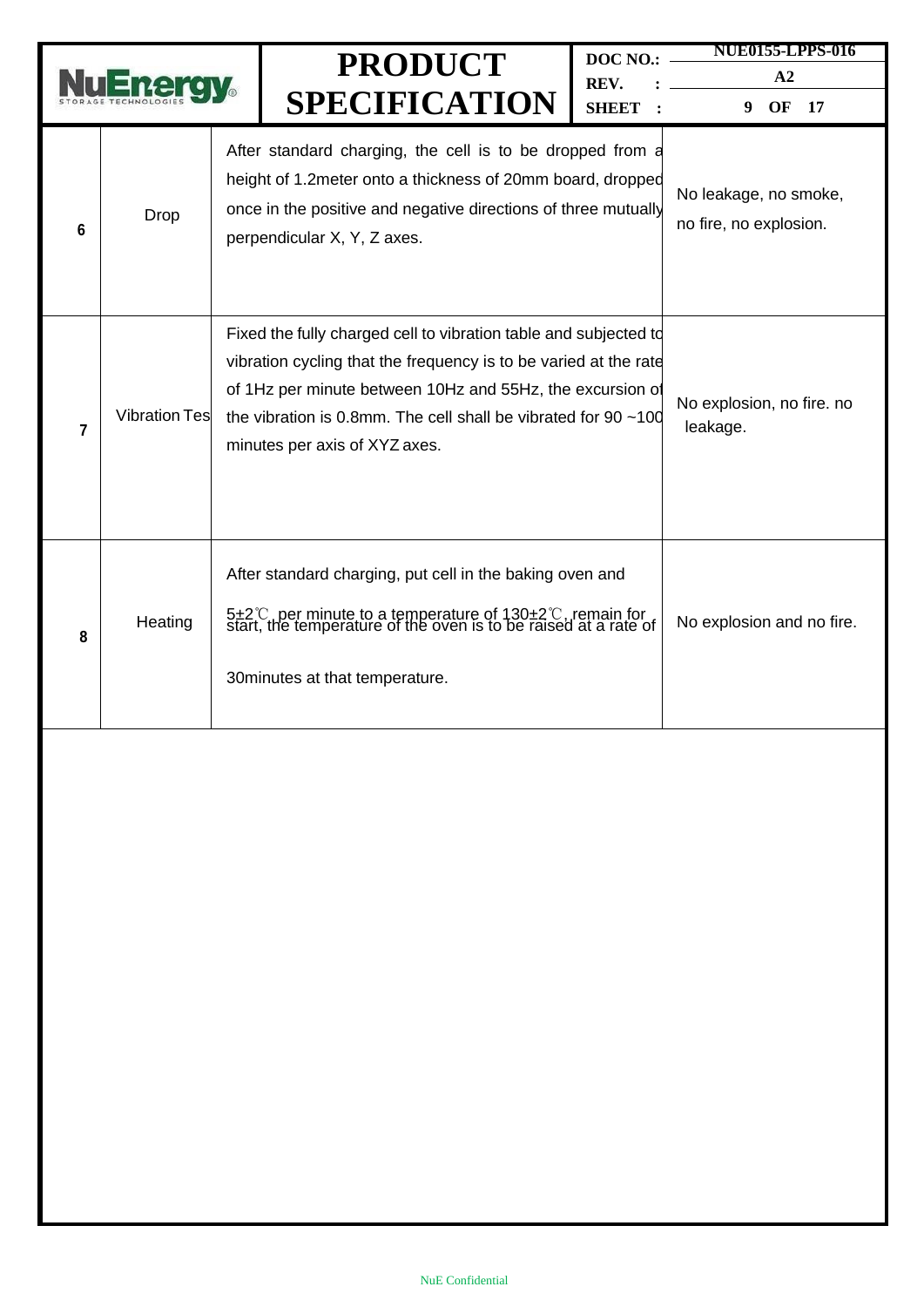

**DOC NO.: REV. : SHEET : NUE0155-LPPS-016 A2**

**10 OF 17**

#### **7**.**Battery safety performance**

| 1 | Overcharge<br>protection        | After battery charge finished, then charge the battery for 8<br>hours with a power which can provide 2 times more than<br>nominal voltage and 2C <sub>5</sub> A current.                                                                                          | No fire, no explosion. The<br>electrical properties of<br>normal.                           |
|---|---------------------------------|-------------------------------------------------------------------------------------------------------------------------------------------------------------------------------------------------------------------------------------------------------------------|---------------------------------------------------------------------------------------------|
| 2 | Over<br>discharge<br>protection | After the battery is fully charged, discharge at $20\pm5^{\circ}$<br>conditions with $0.2C_5A$ until the battery voltage drops to<br>the<br>over discharge voltage, then discharge with a $30\Omega$ resister for<br>24 hours.                                    | No fire, no explosion. The<br>electrical properties of<br>normal.                           |
| 3 | Short<br>protection             | After standard charging, connect the positive and negative<br>terminals of the cell with copper wire having a maximum<br>discontinued when the surface temperature lower than $10^{\circ}$ C.<br>resistance load of 0.1 $\Omega$ at room temperature, the test is | The battery shall no<br>rupture, smoke, catch fire,<br>or leakage.<br>Battery Voltage ≥3.6V |

#### **8**.**Others**

Any matters that this specification doesn't cover should be conferred between the customer and NuE.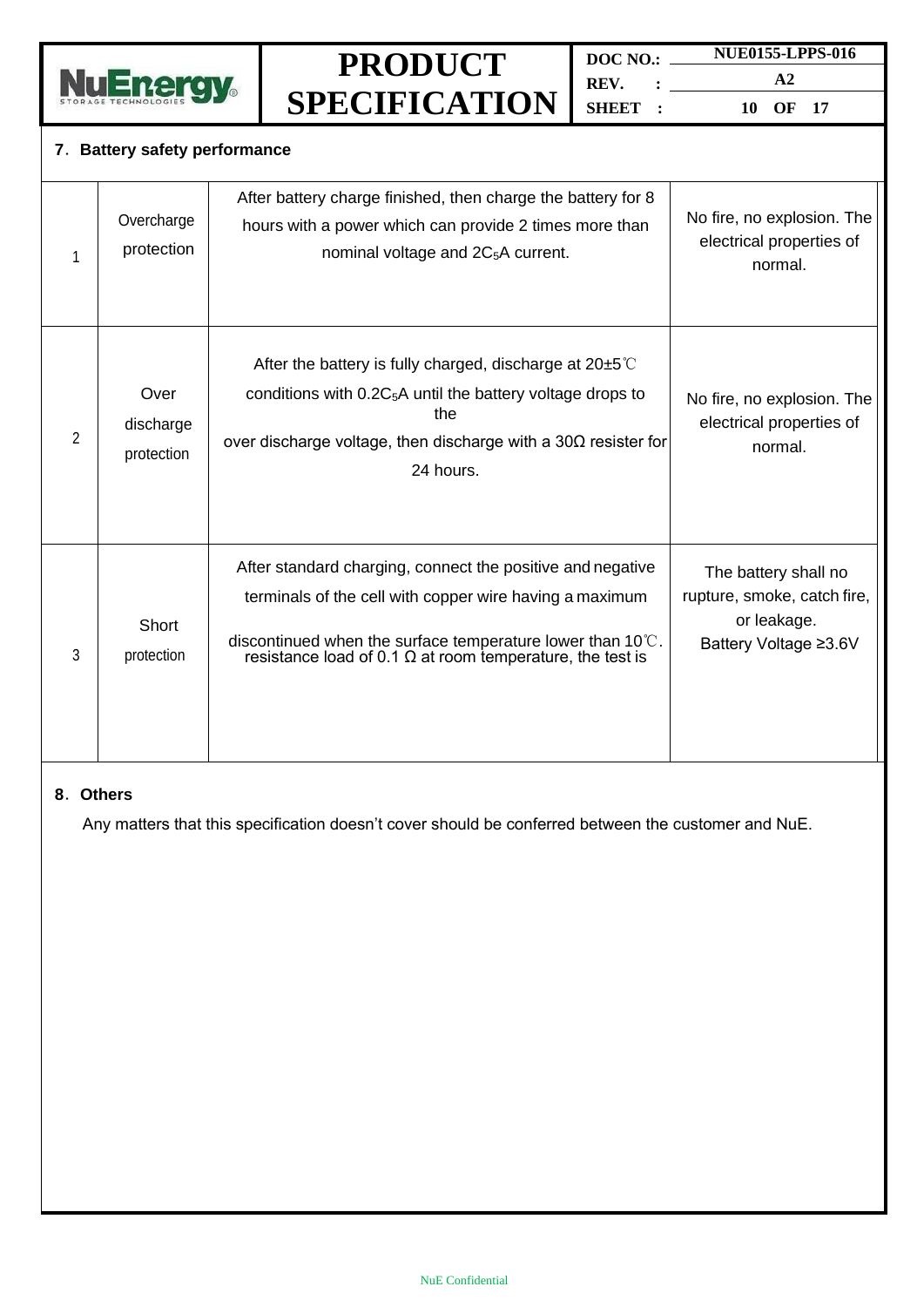

#### **9. Testing requirements**

#### 9.1 Battery test environment

Temperature: 23±2℃

Relative humidity: 60± 20% RH

Atmospheric pressure : 86~106 KPa

#### 9.2 Measuring instrumentation requirements

Voltage instrumentation requirements: Measuring the voltage meter accuracy no less than 0.5 magnitude Current instrumentation requirements: Measuring the current meter accuracy no less than 0.5 magnitude Time instrumentation requirements: Measuring the time meter accuracy no less than 0.1% Temperature instrumentation requirements: Measuring the temperature meter accuracy no less than 0.5C

Impedance instrumentation requirements: Measuring impedance should by sinusoidal alternating (1 KHZ) test

#### **10**.**Electrical Characteristics**

- 10.1 Battery charge/discharge
	- 10.1.1 Full charged definition

With charging voltage 4.2V, current 0.2C continued to charge the battery pack, when charging current

drops to 0.02C charging is terminated, shall be full charged.

10.1.2 Full discharged definition

Standard discharge current 0.2 C for continuous discharge, when the voltage drops to discharge cut-off voltage 3.0V discharge is terminated, shall be full discharged.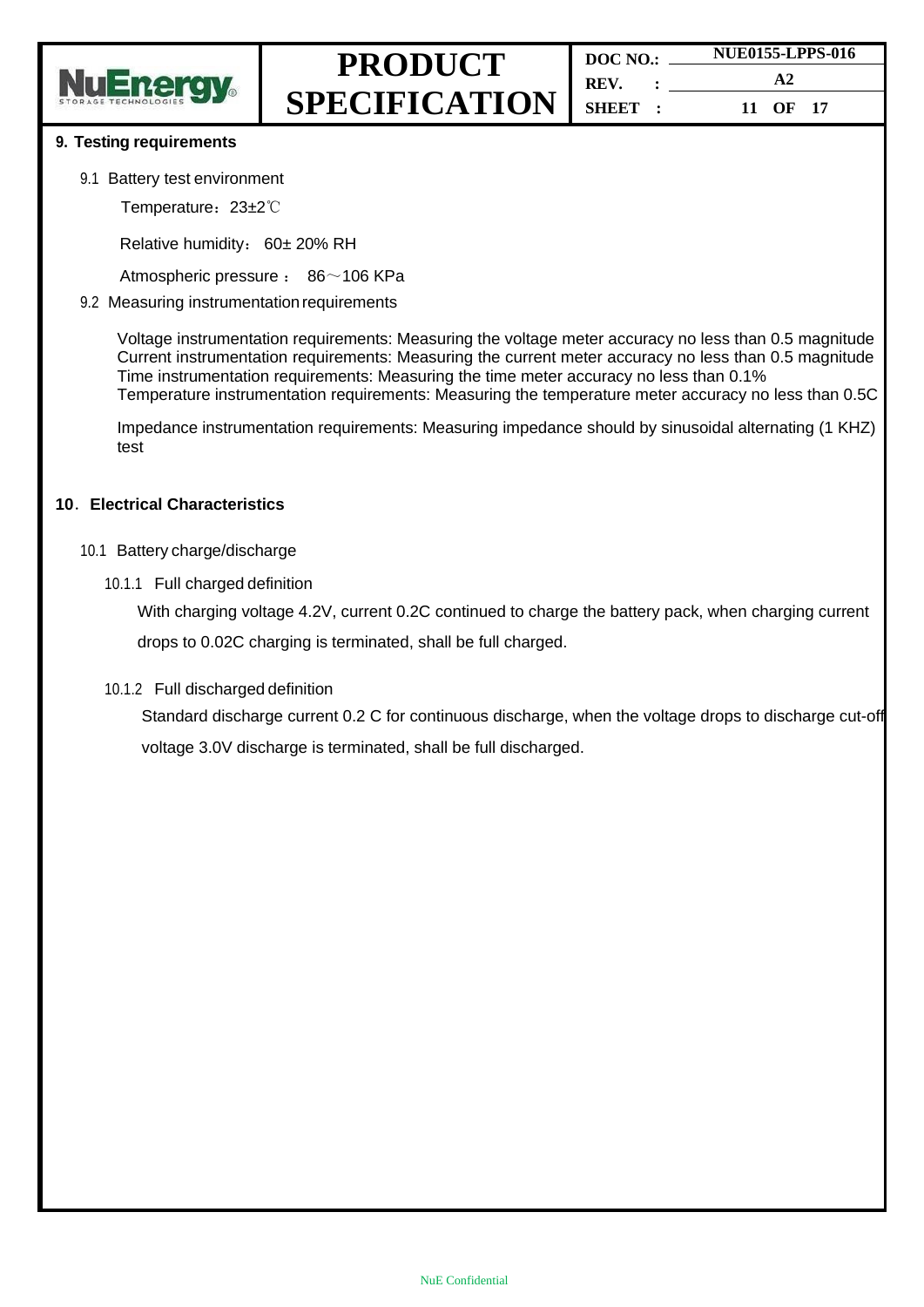

**DOC NO.: REV. : SHEET :**

**NUE0155-LPPS-016 A2 12 OF 17**

### 11.Cell

#### 11.1 Performance parameters

| <b>No</b>      | Description           |   | Unit           | Remarks                               |
|----------------|-----------------------|---|----------------|---------------------------------------|
|                | Cell minimum capacity |   | 1100mAh        | 0.2C discharge                        |
| $\overline{2}$ | Initial impedance     |   | ≤50mΩ          | 1kHz AC Impedance                     |
| 3              | Nominal voltage       |   | 3.7V           |                                       |
|                | <b>Dimensions</b>     |   | 11.0mm Max     | <b>Thickness</b>                      |
|                |                       | W | 29.0mm Max     | Width                                 |
| 4              |                       | L | 32.3mm Max     | Cell length (not include Tab sealant) |
|                |                       | Α | 18.0±2.0mm     | Distance of tab center                |
|                |                       | B | $3.0 + 0.2$ mm | Tab width                             |

#### 11.2 Cell outline drawing

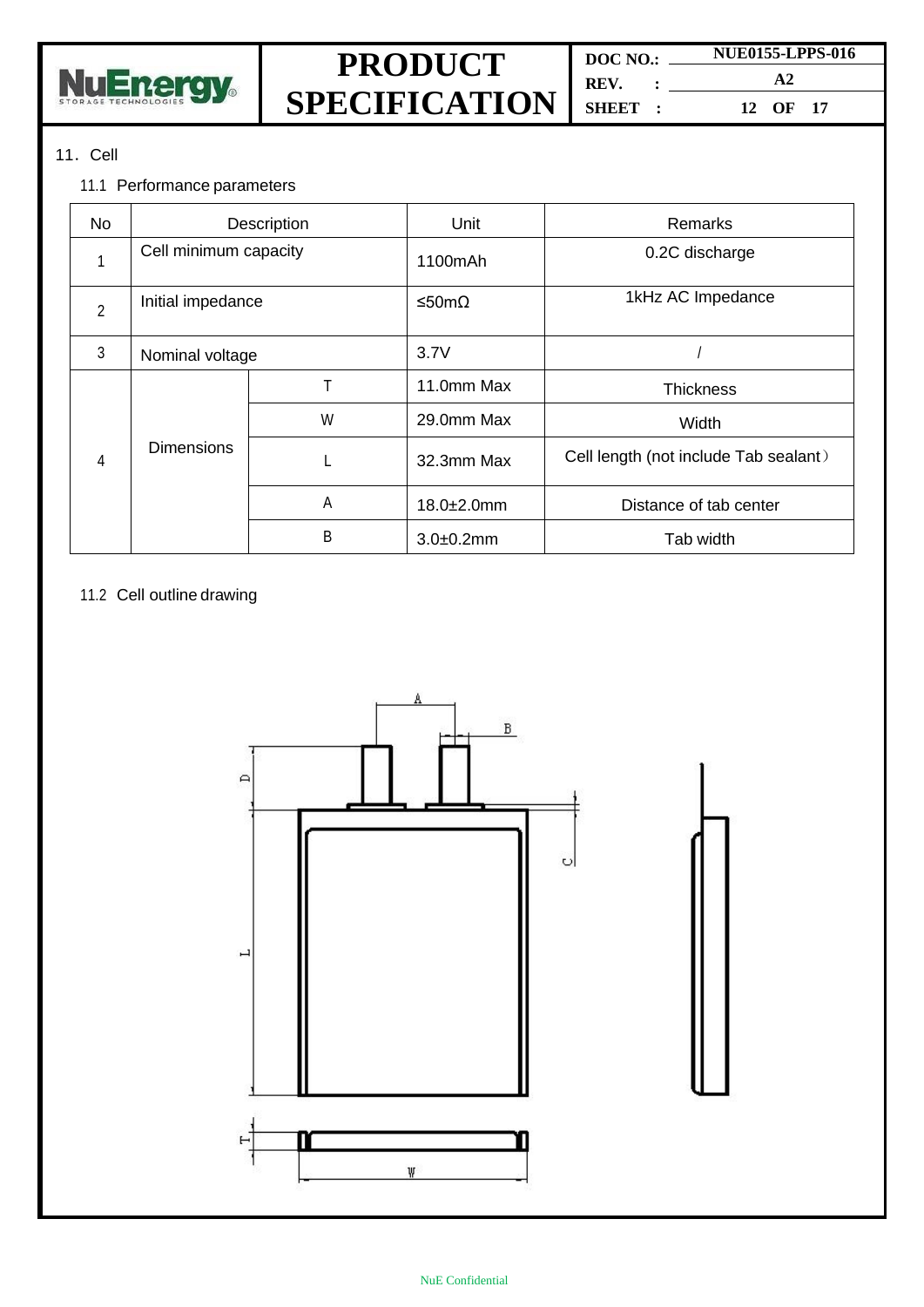

**DOC NO.: REV. : SHEET : NUE0155-LPPS-016 A2**

**13 OF 17**

### **12**. **Electric Protect Features**

| Item                      | Symbol             | Content                             | Criterion                                          |
|---------------------------|--------------------|-------------------------------------|----------------------------------------------------|
|                           | V <sub>DET1</sub>  | Over charge detection voltage       | 4.28±0.05V                                         |
| Over charge Protection    | tV <sub>DET1</sub> | Over charge detection delay time    | $0.96 - 1.4s$                                      |
|                           | V <sub>REL1</sub>  | Over charge release voltage         | 4.08±0.05V                                         |
|                           | V <sub>DET2</sub>  | Over discharge detection voltage    | $2.8 + 0.10V$                                      |
| Over discharge protection | tV <sub>DET2</sub> | Over discharge detection delay time | 115 $\sim$ 173ms                                   |
|                           | V <sub>REL2</sub>  | Over discharge release voltage      | $2.8 + 0.10V$                                      |
|                           | V <sub>DET3</sub>  | Over current detection voltage      | 100±30mv                                           |
| Over current protection   | $I_{DP}$           | Over current detection current      | $1.5 - 3.0A$                                       |
|                           | tV <sub>DET3</sub> | Detection delay time                | $7.2 \sim 11.0$ ms                                 |
|                           |                    | Release condition                   | Cut load                                           |
|                           |                    | Detection condition                 | <b>Exterior short circuit</b>                      |
| Short protection          | <b>T</b> SHORT     | Detection delay time                | $220 \sim 380 \mu s$                               |
|                           |                    | Release condition                   | Cut short circuit                                  |
| Interior resistance       | $R_{DS}$           | Main loop electrify resistance      | $V_c = 4.2V$ ; R <sub>DS</sub> $\leq$ 70m $\Omega$ |
| Current consumption       | $I_{DD}$           | Current consume in normal operation | 3.0µA Type 7.0µA Max<br>0V Charging                |
| 0V Prohibition /allowance |                    | allowance                           |                                                    |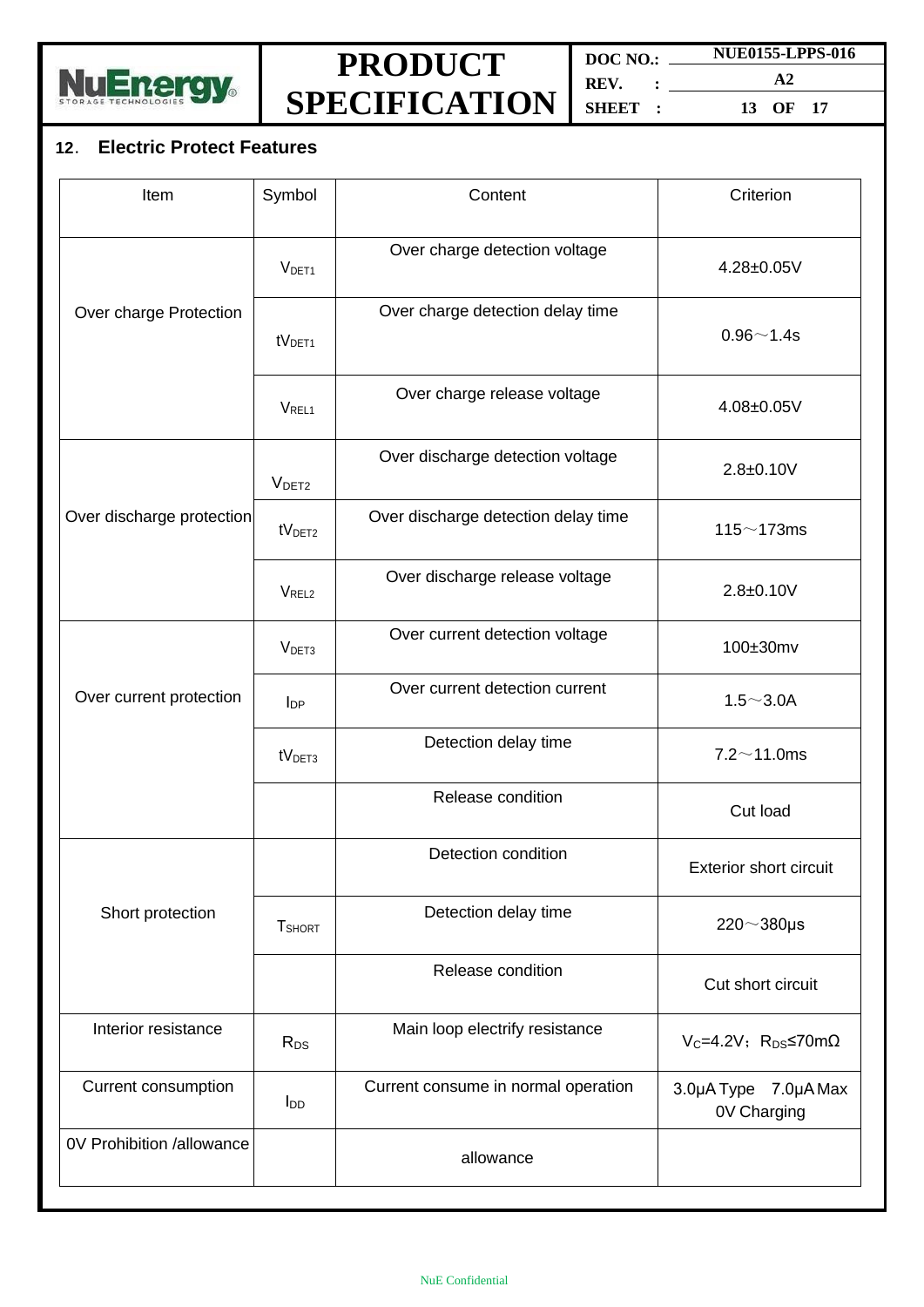

| DOC NO.: |  | <b>NUE0155-LPPS-016</b> |  |
|----------|--|-------------------------|--|
| REV. :   |  | $\mathbf{A}2$           |  |
| SHEET :  |  | 14 OF 17                |  |

#### **13**.**Schematic circuit diagram**



### **14. PCB Parts List BOM**

| <b>Item</b>    | Part Name      | Description            | <b>QTY</b>       | Footprint | Supplier                                      | Remark |
|----------------|----------------|------------------------|------------------|-----------|-----------------------------------------------|--------|
|                |                |                        |                  |           |                                               |        |
| 1              | U1             | S-8261ABMMD-<br>G3MT2x | 1pcs             | SOT-23-6  | <b>SEIKO</b>                                  |        |
| $\overline{2}$ | U <sub>2</sub> | 8205A                  | 1 <sub>pcs</sub> | TSSOP-8   | MT                                            |        |
| 3              | C <sub>1</sub> | $0.1\mu F$             | 1 <sub>pcs</sub> | 0603      | Any approved vendor                           |        |
| 4              | R <sub>1</sub> | 470Ω±5%                | 1 <sub>pcs</sub> | 0603      | Any approved vendor<br>SKYWELL, YAGEO, or any |        |
| 5              | R <sub>2</sub> | $2.0K\Omega$ ±5%       | 1 <sub>pcs</sub> | 0603      | Any approved vendor<br>SKYWELL, YAGEO, or any |        |
| 6              | R <sub>3</sub> | 10KNTC B=3435          | 1 <sub>pcs</sub> | 0603      |                                               |        |
| 7              | <b>PCB</b>     | PCB2640-15             | 1 <sub>pcs</sub> |           | Any approved vendor                           |        |

B+ B-

### **15. PCB Layout PCB**

Top Layer



### Bottom Layer

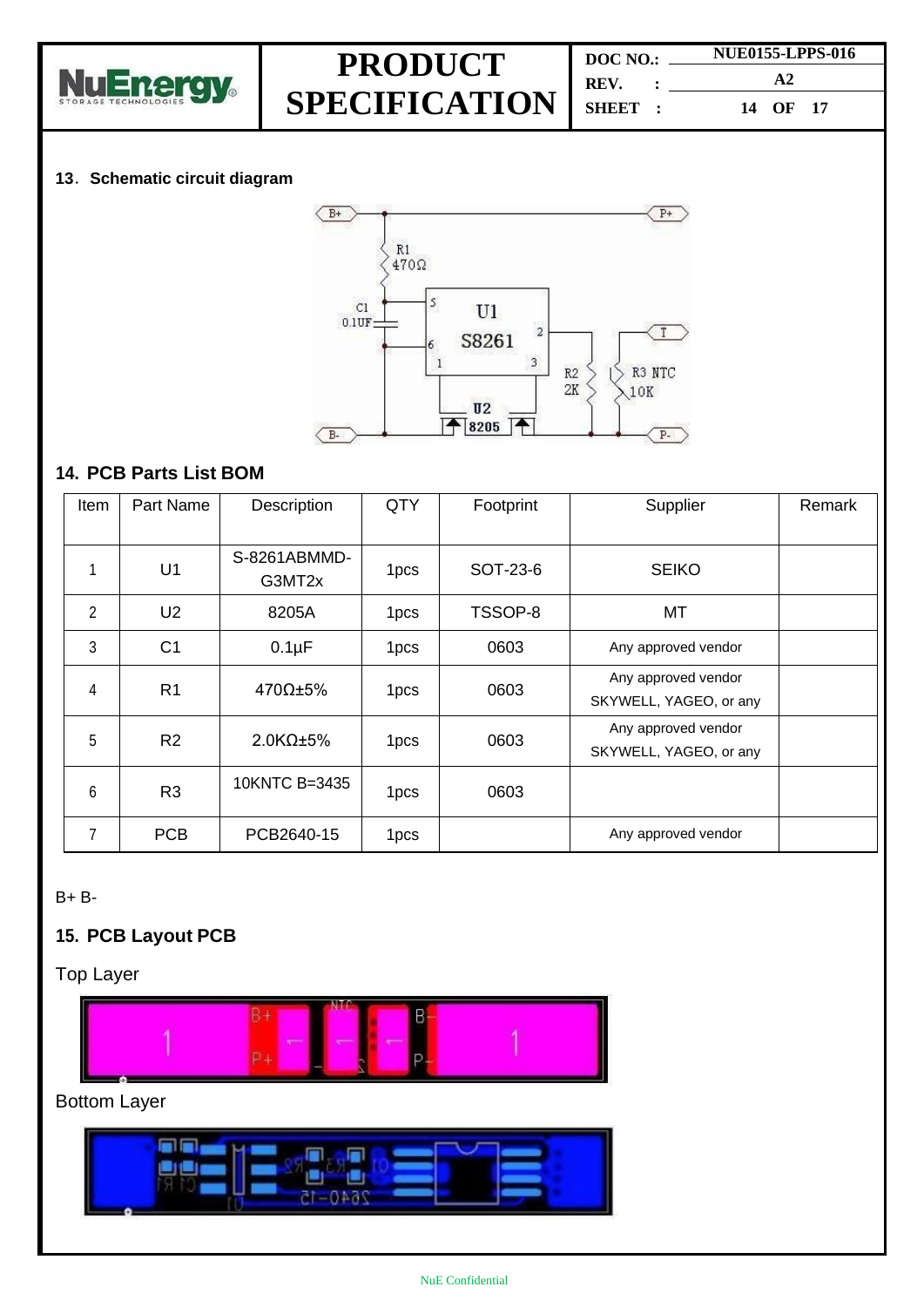

|                           | DOC NO. | <b>NUE0155-LPPS-016</b> |
|---------------------------|---------|-------------------------|
| <b>PRODUCT</b>            | REV.    |                         |
| $SPECTFICATION$ $SHEET$ : |         | 15 OF 17                |

### **16. Package**

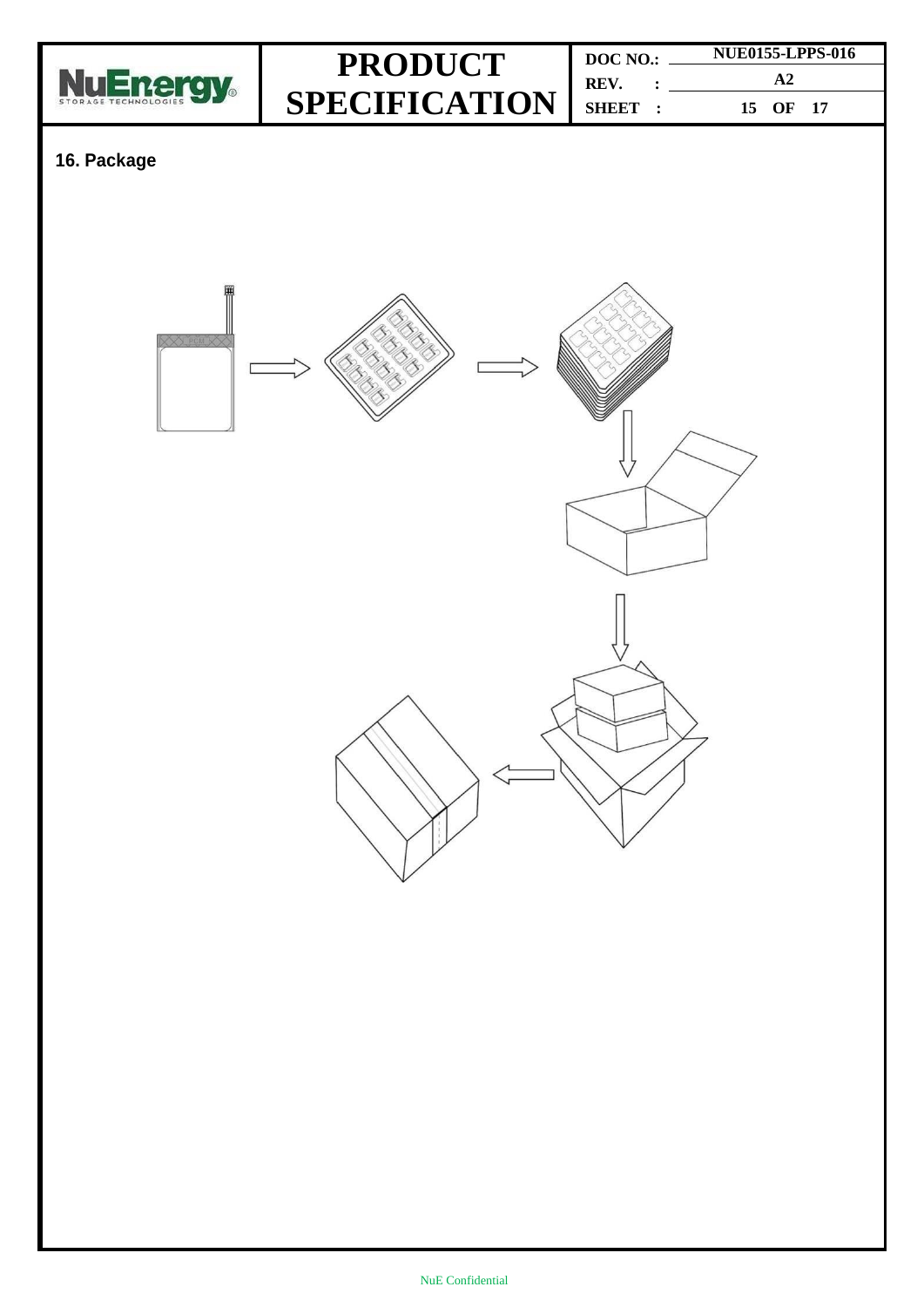

**DOC NO.: REV. : SHEET : NUE0155-LPPS-016 A2 16 OF 17**

#### **17**.**Warranty, Battery Precautions and Safety Instructions**

Please be sure to take to comply with the specifications and the following precautions to use with batteries, if any incidents occur due to not following the specification parameters, and maintenance conditions, NuEnergy Storage Technologies will not accept anyresponsibility. Limited Warranty Period is 1 year from date of manufacture.

- Maintenance: Please use 0.5C charge current to charge up battery to 60% SOC every 3-6 months to prevent over discharge and degradation while in storage. Every 12 months a full cycle shall be performed to prevent degradation.
- Before Use the battery, carefully read the instruction manual and battery labels.
- Needto usetheoriginalbattery charger andshould beplacedinadry ventilatedplace.
- Such as long-term when not in use, the battery charger to charge state half full, remove the battery from the device and separated, to avoid metal contact with the battery, causing short-circuit or damage to the phenomenon.
- Inuse orduring storage, battery found there has been high fever, leakage, odor, distortion andother anomalies, please stop using it immediately and stay away from the battery.
- Donot short-circuitthebattery positive andnegative, andcareful nottoallowthe battery tomoisture, toavoid danger.
- When usingkeepaway from heat,Highpressure environments, and donotbeat,hitthe battery.
- Battery end of life should be immediately removed from the equipment, please properly handle security of spent batteries, do notput intofireor water.